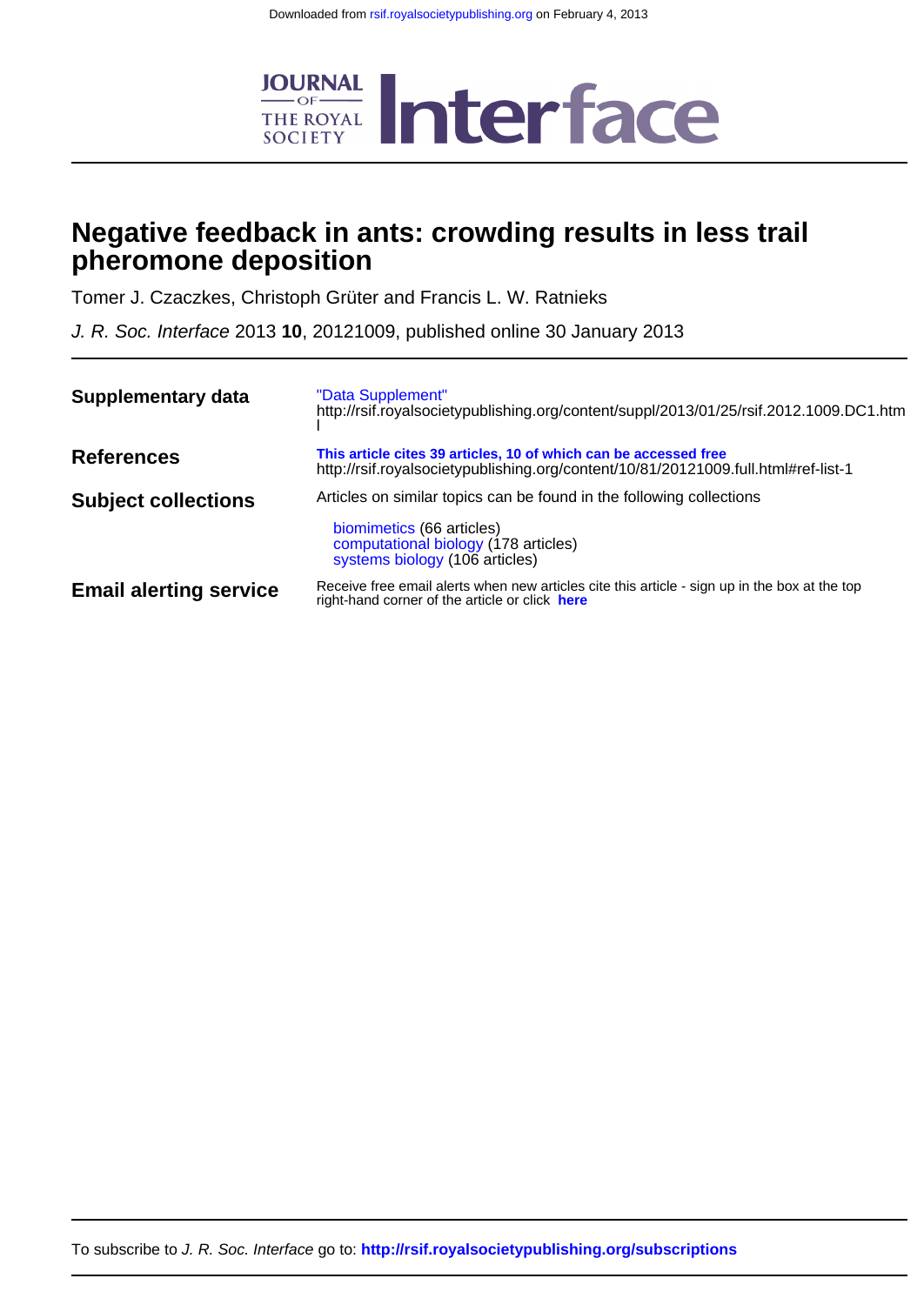

## rsif.royalsocietypublishing.org

# Research



Cite this article: Czaczkes TJ, Grüter C, Ratnieks FLW. 2013 Negative feedback in ants: crowding results in less trail pheromone deposition. J R Soc Interface 10: 20121009. http://dx.doi.org/10.1098/rsif.2012.1009

Received: 7 December 2012 Accepted: 8 January 2013

#### Subject Areas:

systems biology, computational biology, biomimetics

#### Keywords:

crowding, pheromone trails, recruitment, negative feedback, foraging, traffic

#### Author for correspondence:

Tomer J. Czaczkes e-mail: [tomer.czaczkes@gmail.com](mailto:tomer.czaczkes@gmail.com)

† Present address: University of Regensburg, Regensburg, Germany D-93053 <sup>‡</sup>Present address: University of São Paulo, São Paulo, Brazil.

Electronic supplementary material is available at<http://dx.doi.org/10.1098/rsif.2012.1009> or via<http://rsif.royalsocietypublishing.org>.



# Negative feedback in ants: crowding results in less trail pheromone deposition

# Tomer J. Czaczkes<sup>†</sup>, Christoph Grüter<sup>‡</sup> and Francis L. W. Ratnieks

Laboratory of Apiculture and Social Insects, School of Life Sciences, University of Sussex, Falmer BN19QG, UK

Crowding in human transport networks reduces efficiency. Efficiency can be increased by appropriate control mechanisms, which are often imposed externally. Ant colonies also have distribution networks to feeding sites outside the nest and can experience crowding. However, ants do not have external controllers or leaders. Here, we report a self-organized negative feedback mechanism, based on local information, which downregulates the production of recruitment signals in crowded parts of a network by Lasius niger ants. We controlled crowding by manipulating trail width and the number of ants on a trail, and observed a 5.6-fold reduction in the number of ants depositing trail pheromone from least to most crowded conditions. We also simulated crowding by placing glass beads covered in nest-mate cuticular hydrocarbons on the trail. After 10 bead encounters over 20 cm, forager ants were 45 per cent less likely to deposit pheromone. The mechanism of negative feedback reported here is unusual in that it acts by downregulating the production of a positive feedback signal, rather than by direct inhibition or the production of an inhibitory signal.

# 1. Introduction

Both human and insect societies face the challenge of coordinating many individuals. Top-down hierarchical control is evident in human organizations such as government, business corporations and the military. However, many modern challenges, such as dynamic task allocation in factories and routing of data and goods, can be too complex for any one controller to manage or even to have a global view of events [[1](#page-5-0)]. Insect societies face similar challenges and have evolved bottom-up self-organized mechanisms to regulate collective behaviours. In bottom-up organization, individuals implementing behavioural rules interact with each other and the environment, which results in higher-level patterns and organization emerging [[2](#page-5-0)].

Collective behaviours in social insects, including foraging and nest-site selection, are mediated in part by positive feedback loops, in which a response, either directly or indirectly, intensifies itself. For example, foragers returning from a food source deposit a pheromone trail, which upregulates another factor: more workers leave the nest, follow the trail and feed. This, in turn, upregulates the first response. Successful individuals, such as a scout who has found a new nest or feeding site, recruit nest-mates by making an appropriate signal such as a waggle dance or by laying pheromone [[3](#page-5-0),[4](#page-5-0)]. Such positive feedback loops tend to exaggerate small initial differences in signal strengths. For example, two food sources may be discovered by a colony simultaneously, and both simultaneously recruited to. If one food source is recruited to slightly more strongly, then the small initial difference will result in more individuals reaching that food source, leading to yet more individuals recruiting to the food source. Small initial differences in recruitment can arise by chance, or may be due to differential recruitment as a result of resource quality [\[2,4](#page-5-0)–[8](#page-5-0)] or other factors [\[9](#page-5-0)–[11\]](#page-5-0). Such positive feedback loops lead to rapid group-level decisions, but can result in colonies becoming 'trapped' in suboptimal decisions, as the signal to one food source becomes too strong to be overcome [\[6,12\]](#page-5-0).

Positive feedback is often halted or modulated via negative effects. These negative effects may be passive and simple, such as by the decay of pheromone trails in ants [\[13](#page-5-0)] or ants on an overcrowded route 'pushing' other ants onto an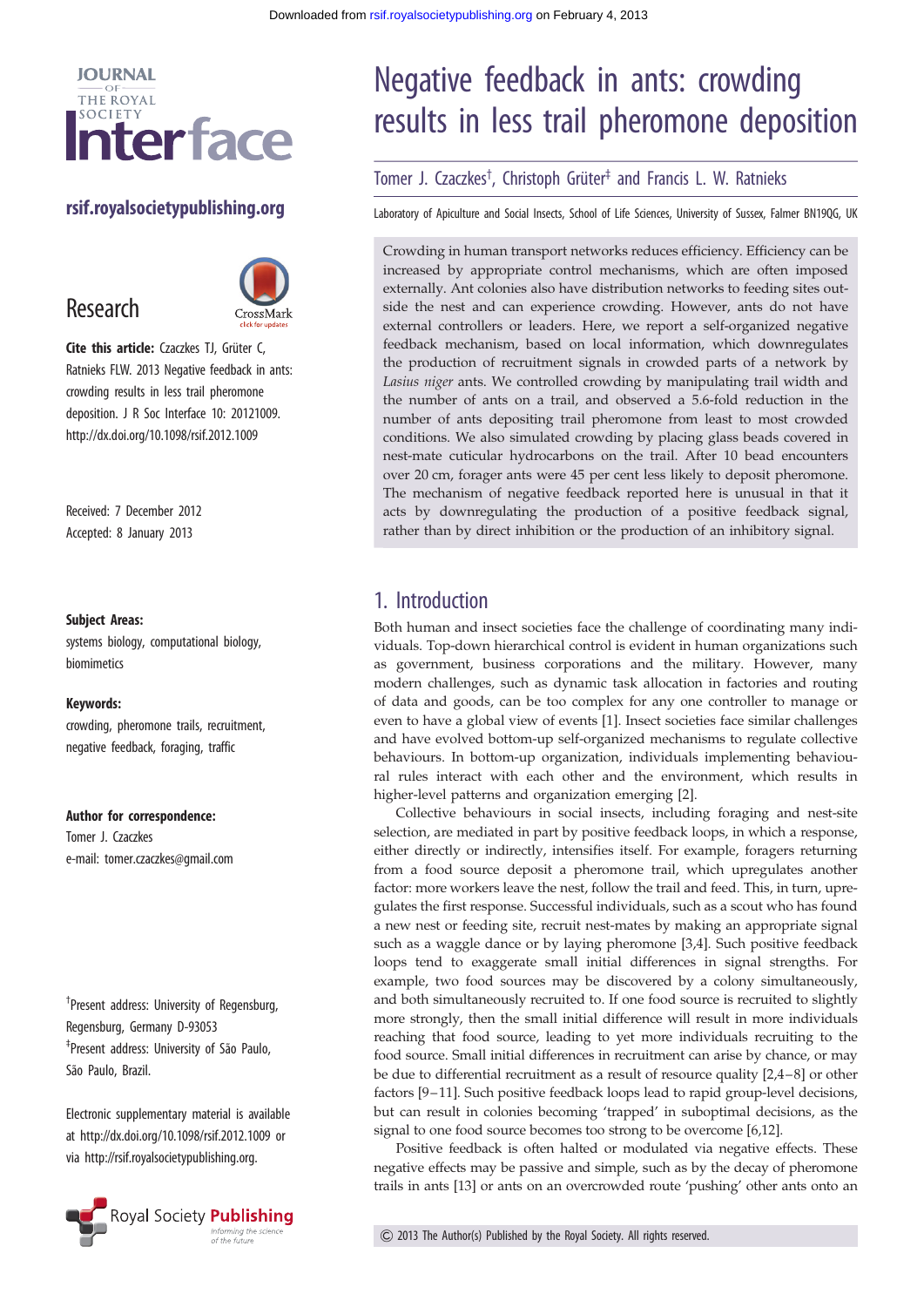alternative route [[14\]](#page-5-0). The negative effects may be in the form of negative feedback, in which a response causes, either directly or indirectly, a weakening of itself. Negative feedback may be passive—not require any active behaviours. For example, overcrowding at a food source preventing more foragers from feeding, and thus disrupting the feeding > returning  $>$  recruiting  $>$  feeding cycle [[15\]](#page-5-0). Negative feedback may also active, in the form of a signal. Examples of inhibitory signals include the stop signal used by honeybees to reduce recruitment to dangerous foraging location [\[16,17](#page-5-0)] or competing alternative nest sites [[18\]](#page-5-0), and the 'no entry' trail pheromone used by Pharaoh ants to deter foragers from taking the wrong branch at a trail bifurcation [\[19](#page-5-0)]. Negative feedback may also be implemented by an active decision to reduce a response, such as reduced trail pheromone deposition in response to strongly developed pheromone trails [\[20](#page-5-0)[,21\]](#page-6-0).

Overcrowding in a trail network leads to a decrease in traffic flow with a subsequent loss of efficiency. Here, efficiency refers to the number of individuals or loads that can use or be transported via a trail per unit trail per unit time. For example, net walking speeds of leaf-cutter ants affected by head-on collisions were reduced by ca 20 per cent, with a corresponding reduction in efficiency [[22\]](#page-6-0). Colonies of Lasius niger ants can adjust their foraging in parts of a trail system in response to crowding. For example, longer routes are used more when shorter routes are overcrowded [\[14](#page-5-0)[,23](#page-6-0)]. This adjustment is mediated at least in part by ants being 'pushed' onto the longer route [[14\]](#page-5-0): when a forager arrives at a junction and attempts to walk down a heavily crowded branch, she may be 'pushed' by the ants already on that branch, and thus be forced onto the less crowded branch. In this way, direct environmental constraints, in this case crowding, can lead to the emergence of improved network use without any explicit adjustment of the information shared between individual foragers [[24,25](#page-6-0)]. Similarly, when encountering a narrow point on a crowded trail, L. niger foragers self-organize, via a system of ants pushing through the bottleneck and other ants following close behind, to form alternating groups of ants crossing the bottleneck. This allows high traffic levels, and so high efficiency, to be maintained in spite of crowding at a particular point [\[26](#page-6-0)]. However, responses to crowding are not only passive. Leafcutter ants can respond to decreased travel efficiency by a concurrent increase in transport efficiency: when challenged with a narrow bridge to a food source, a larger proportion of Atta colombica workers return to the nest carrying loads, more than compensating for the reduced rate of traffic flow [\[27](#page-6-0)]. In this study, we test and support the hypothesis that L. niger foragers actively respond to crowding by depositing less trail pheromone. As such, crowding causes negative feedback by downregulating the production of a positive feedback signal—the deposition of trail pheromone.

# 2. Methods

#### 2.1. Study species

Colonies of the black garden ant, L. niger, were collected at the University of Sussex campus and housed in plastic foraging boxes (40  $\times$  30  $\times$  20 cm). The bottom of each box was covered with plaster of Paris and contained a circular plaster nest (14 cm diameter, 2 cm height). Colonies were queenless with 500 – 1000 workers and small amounts of brood. Colonies were



Figure 1. Experimental set-up. In experiment 1, either a free flow of ants was allowed to and from the feeder, or only the first seven to nine ants to find the feeder were allowed onto the walkway, the rest being excluded by only lowering the drawbridge as a marked ant approaches it. The walkway was either narrow (5 mm) or wide (20 mm). A mirror placed by the walkway at  $45^\circ$  allows the ants to be observed from above and the side simultaneously. In experiment 2, 10 glass beads, either black or clear, either coated in nest-mate cuticular hydrocarbons or not, were evenly spaced along the walkway, which was 5 mm wide. As a negative control in experiment 2, no beads were placed on the walkway. (Online version in colour.)

fed three times per week with Bhatkar jelly [[28](#page-6-0)] and deprived of food for 4 days prior to each trial in order to give high and consistent motivation to forage and recruit to experimental sucrose syrup feeders. Water was provided ad libitum.

#### 2.2. Part 1: effect of trail crowding

This experiment was designed to investigate the effect of trail crowding on pheromone deposition rates by foraging ants walking between the nest and feeder. Five colonies were used. A hungry colony was allowed access to a 20 cm long walkway covered with a printer paper overlay, leading to a 1 M sucrose syrup feeder at the end (figure 1). The walkway was either 0.5 cm (narrow) or 2 cm (wide) in width. Walking L. niger workers are about 2.5 mm wide across their antennae, so ants passing on the narrow trail almost invariably contact each other on the narrow walkway. Ants were either allowed freely onto the bridge (many ants—mean ant flow rate 30.34 ants per minute, s.d. 15.69) or restricted (few ants—mean ant flow rate 3.10 ants per minute, s.d. 1.67). In the restricted treatment, only the first seven to nine ants to reach the feeder allowed to continue foraging and moving freely between the feeder and nest; additional ants were excluded by only lowering the drawbridge when a marked ant approached it. In all trials, the first seven to nine ants to reach the feeder were individually marked with a dot of acrylic paint being painted on their abdomen as they fed. Foraging was then allowed to proceed for 30 min from the time the first ant found the feeder. The walkway was videorecorded from above, using a high-definition camera (Sony HDR-XR520). A mirror angled at  $45^{\circ}$  was placed beside the trail, allowing the video camera to capture views of walking ants both from above and side (figure 1). The side view allowed pheromone depositions to be clearly detected. Pheromone deposition in L. niger is a highly stereotyped behaviour in which the ant pauses for ca 0.2 s and presses the tip of her abdomen firmly on the substrate [\[29\]](#page-6-0). This behaviour is easily observed and counted. Pheromone deposition behaviour has been used by previous authors as a proxy of the amount of pheromone deposited on a trail [[2,](#page-5-0)[29](#page-6-0)-31], and was used as such in the following experiments as well.

Individually marked ants were followed throughout a trial, recording both pheromone depositions on each trip to or from the feeder and head-on contacts with other ants. In addition, pheromone deposition behaviours made by all ants, and the number of head-on contacts between ants, were counted on the 4 cm section of trail nearest to the feeder as a proxy for the total number of depositions and head-on encounters performed

2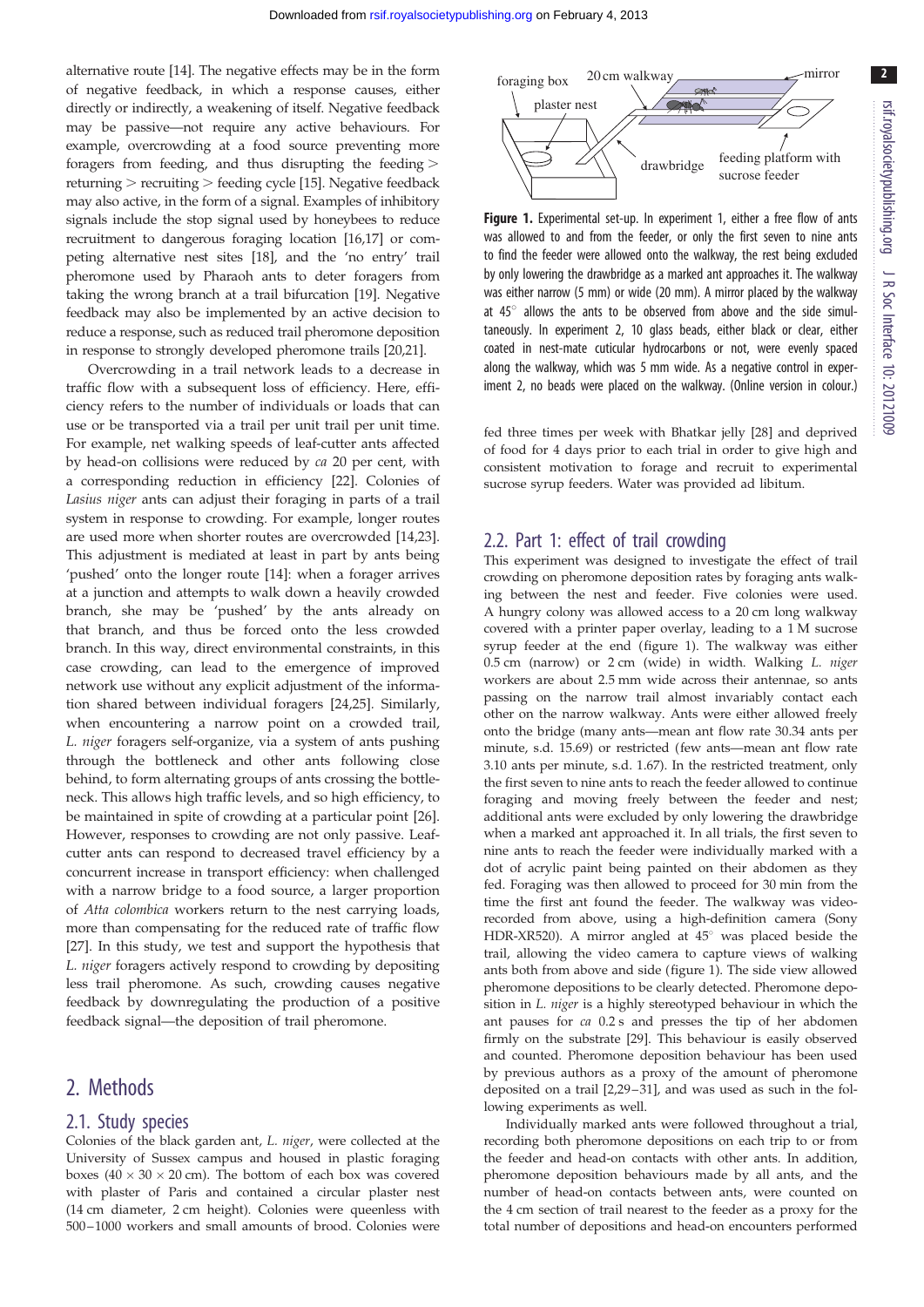on the trail as a whole. Five colonies were tested, and each colony was tested in all four treatment combinations (wide path/many ants, wide path/few ants, narrow path/many ants and narrow path/few ants). The paper overlay on the walkway was replaced, and the plastic walkway backing cleaned with ethanol after every trial.

#### 2.3. Part 2: simulating crowding with glass beads

To further investigate how ants perceive crowding and to control for possible auto-correlation between the number of ants on the trail and the amount of trail pheromones on the trail (more ants on the trail result in more pheromone on the trail, and separating these effect statistically may not be possible), we ran an experiment with glass beads (artificial ants) coated in nest-mate cuticular hydrocarbons (CHCs). CHCs are used by ants to identify and discern nest-mates and non-nest-mates [[32](#page-6-0)-34]. CHCs-coated glass beads have been used successfully to mimic both nest-mate [[35](#page-6-0) – [38\]](#page-6-0) and non-nest-mate ants [\[33,36,38,39\]](#page-6-0). To prepare the beads, we collected 10 workers from the test colony, chilled them for 2 min at  $-20^{\circ}$ C and then placed them in a glass vial with  $500 \mu l$  pentane for 10 min to dissolve CHCs. Drops  $(2.5 \mu l)$  of solution per bead were then repeatedly dripped over 10 black glass beads (diameter 2.5 mm, height 1 mm—KnorrPrandell GmbH, Germany), allowing the pentane to evaporate and deposit the CHCs on the beads, until all the pentane had been dripped over the beads. CHCs were extracted and beads were prepared immediately prior to use. The 10 beads were then placed at 2 cm intervals on the 20 cm long walkway, and a single marked ant was allowed to make two return trips to the feeder. The walkway was 0.5 cm wide to ensure that marked ants contacted the beads. Trail pheromone deposition rates were recorded for each journey. The paper overlay on the walkway was replaced, and the plastic walkway cleaned with ethanol after every test. Four ants from each of 10 colonies were tested on each treatment. After each trial, the ant was removed from the colony.

Given that L. niger are black, we also tested the hypothesis that the colour of the glass beads, black versus clear, as well as the presence of CHCs (CHC+ versus CHC-) affects the perception of foragers. Four ants from each colony were also tested with the following treatments: clear glass beads coated with CHCs, uncoated (blank) black beads, uncoated (blank) clear beads and no beads. The same beads were used for each of the four ants tested per colony per treatment. Treatment orders were pseudo-randomized.

#### 2.4. Statistical analyses

Data were analysed using generalized linear-mixed models in the statistical package R v. 2.9.2 [\[40\]](#page-6-0). Models were fitted using the lmer function [[41](#page-6-0)]. Model selection followed Zuur et al. [\[42\]](#page-6-0). We first constructed a saturated model, including all predictor variables we had an a priori reason for testing, and all interactions between them. Only three-way interactions or lower were modelled. Random effect structures were explored, and competing models compared using their Akaike information criterion. Random effects included were colony (in all analyses) and ant (where individual ants' behaviour was followed over multiple visits). We removed non-significant effects and interactions, then explored the significance of fixed effects. Interaction effects were explored by making subsets. For example, if a significant interaction was found between trail width and collision rates, then the data would be split into wide and narrow trail treatments, and the effect of collision rates explored in both subsets. Binomial data, such as whether ants deposited pheromone or not, were analysed using a binomial distribution, and count data, such as number of pheromone depositions per ant, were modelled on a Poisson distribution. All p-values presented are



Figure 2. Effect of trail width (narrow, 5 mm, versus wide, 20 mm), crowding (few versus many ants) and individual experience, in terms of number of previous visits to the feeder, on pheromone-laying behaviour by individual foraging ants.

adjusted using the Benjamini –Hochberg [\[43\]](#page-6-0) correction to account for multiple testing.

# 3. Results

#### 3.1. Part 1: effect of crowding

The number of ants on the trail (many or few), trail width (wide or narrow), visit number (e.g. first, second,  $n$ th visit to the feeder for an individually marked ant) and the number of head-on encounters were used as predictor variables.

#### 3.2. Individual ants

As shown in figure 2, fewer trail pheromone depositions were made on both narrower and more crowded trails. There was a significant interaction between trail width and ant density  $(p = 0.0232, z = -2.55;$  figure 2): When many ants were present on a trail, focal ants performed fewer pheromone depositions on narrow than on wide trails ( $p = 0.00017$ ,  $z = -3.928$ ). However, when the number of ants on the trail was low, there was no effect of trail width on pheromone deposition ( $p = 0.507$ ,  $z = -0.664$ ). Focal ants made fewer pheromone depositions on later visits (both trail treatments  $p < 0.0001$ ,  $z < 8$ ), and this trend was more pronounced when many ants were on the trail (interaction:  $p < 0.0001$ ,  $z = -14.483$ ). This can be seen in figure 2 by the steeper decline in the curve in the many-ants treatments. This finding is mirrored in the trail width treatment, with ants on narrow trails initially making less pheromone depositions than ants on wide trails ( $z = -5.139$ ,  $p < 0.0001$ ). Notably, ants on narrow trails and under high crowding conditions deposit no pheromone at all after making a few visits (figure 2). In addition, we found that on narrow trails more collisions resulted in focal ants making fewer pheromone deposition behaviours ( $p = 0.00017$ ,  $z = -3.931$ ). There was no significant relationship between collision rates and pheromone deposition on wide trails ( $p = 0.507$ ,  $z = -0.664$ , interaction between collisions and trail width:  $p = 0.000145$ ,  $z = 3.888$ ). The changes in total trail pheromone depositions were driven primarily by a reduction in the probability of ants depositing trail pheromone at all. Reduction in the number of pheromone-laying behaviours by individual ants played a smaller role (see electronic supplementary material, S1).

3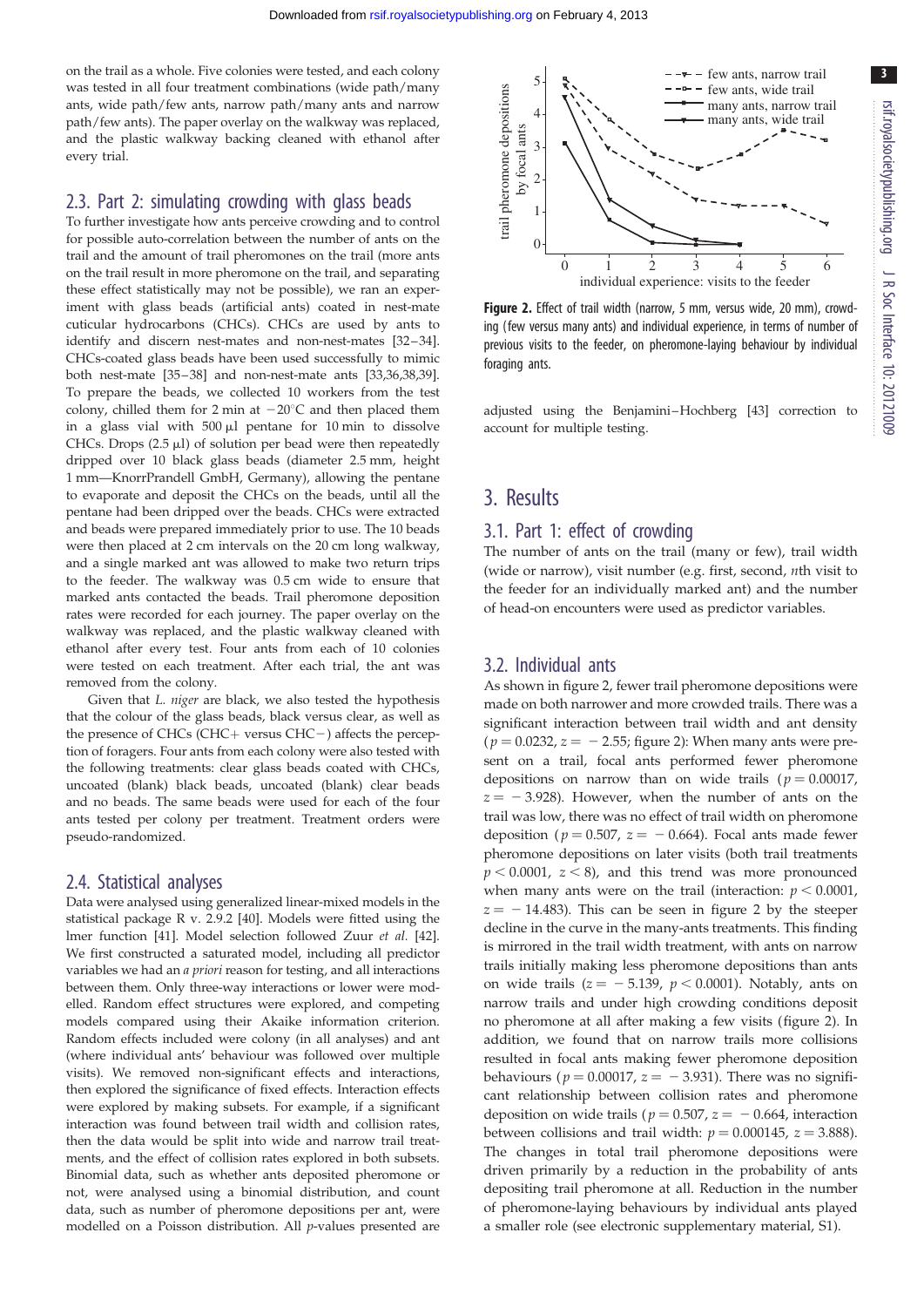4

### 3.3. All ants

Total pheromone depositions on the first 4 cm of the trail nearest to the feeder gave a similar picture to the data obtained by observing individual ants (above). Less pheromone depositions in total were made on narrow than on wide trails at high ant numbers ( $p < 0.0001$ ,  $z = -8.584$ ) but not at low ant numbers ( $p = 0.894$ ,  $z = -0.189$ , interaction between trail width and ant:  $p = 0.00159$ ,  $z = -3.255$ ; for details, see electronic supplementary material, figure S2a). Unexpectedly, we found that when many ants were on the trail there was a positive correlation between collision number and total pheromone depositions ( $p = 0.000171$ ,  $z = -3.931$ ), although we did not find this when few ants were on the trail ( $p = 0.507$ ,  $z = -0.664$ ; interaction between collision rate and ant number treatment:  $p < 0.0001$ ,  $z = -4.429$ ). This resulted in more pheromone depositions with higher ant density on the wide trail but not on the narrow trail (see the electronic supplementary material, figure S2a). However, if we consider pheromone depositions per ant (see the electronic supplementary material, figure S2b), then we find fewer depositions per ant when many ants are on the trail  $(p < 0.00191)$ ,  $z = -3.189$ ) and when the trail is narrow ( $p = 0.0233$ ,  $z = -2.267$ ), mirroring the data from individual ants. We also find that more collisions result in less depositions per ant ( $p = 0.00142$ ,  $z = -3.386$ ). Similar to the results for individual ants, these effects are mainly driven by a reduction in the proportion of ants depositing pheromone at all, not by a reduction in the number of pheromone depositions per depositing ant (see the electronic supplementary material, S2). To illustrate this, we note that there was a 5.6-fold decrease in the proportion of ants depositing pheromone on the narrow, crowded treatment than on the wide trail with few ants (mean 0.055, s.d. 0.077 versus mean 0.315 s.d. 0.290; for graphs and statistical analysis, see electronic supplementary material, S2).

#### 3.4. Part 2: crowding with glass beads

There were four bead treatments: black beads with CHC (black CHC $+$ ), clear beads with CHC (clear CHC $+$ ), black beads without CHC (black CHC $-$ ), clear beads without  $CHC$  (clear  $CHC-$ ) and one control (no beads). As figure 3 shows, there were significant differences in pheromone deposition between treatments (see figure 3 and electronic supplementary material, S3 and table S1a). The number of visits an ant made to the feeder was not a significant predictor of its deposition probability ( $p = 0.3355$ ,  $z = 1.081$ ). Treatments were also compared in terms of pheromone depositions per journey by all ants (excluding the first journey to the food, when ants never deposit pheromone), in terms of whether ants deposited pheromone or not, and in terms of the number of depositions by depositing ants (see electronic supplementary material, table  $S3a-c$ ).

The presence of black  $CHC+$  beads reduced the average pheromone depositions of ants compared with all other treatments (see figure 3 and electronic supplementary material, S3). The presence of clear  $CHC+$  beads also caused a reduction in the average number of pheromone depositions compared with the blank bead and control treatments (see figure 3 and electronic supplementary material, S3). The average number of pheromone depositions when blank beads (either black or clear) were placed on the path, or no beads were on the path, was not significantly different



Figure 3. Effects of bead treatments on the number of pheromone depositions performed. Beads could either be black or clear, and either covered by CHCs (CHC+) or not (CHC-), or could be absent altogether, resulting in four treatments: black CHC $+$ , black CHC $-$ , clear CHC $+$ , clear CHC $$ and a control (no beads). Dots represent means, whiskers 95% CI. Treatments headed by the same letter are not significantly different.  $n$  number of ants observed. Inset: an ant walking off the bridge (left) encountering and antennating a black bead coated in CHCs. (Online version in colour.)

(see figure 3 and electronic supplementary material, S3). To determine whether the reduction in total pheromone depositions was driven by ants making fewer pheromone depositions, or ants choosing not to deposit pheromone at all, we also analysed the effect of the treatments in terms of proportion of ants depositing pheromone, and number of pheromone depositions per depositing ant (see the electronic supplementary material, S3). Both a reduction in depositions per ant and the proportion of ants depositing pheromone play a role in the reduction of total pheromone deposition in the CHC+ trials. To illustrate this, both the proportion of ants depositing pheromone and the number of pheromone depositions by depositing ants were significantly lower when comparing the black  $CHC+$  treatment with the control (no beads) treatment (proportion of ants depositing pheromone mean 0.51, s.d. 0.5 versus mean 0.83 s.d. 0.27—a 45% reduction. Depositions per depositing ant mean 3.4 s.d. 5.3 versus mean 9.3 s.d. 6.9—a 64% reduction).

# 4. Discussion

Our results show clearly that crowding on trails reduces the number of pheromone depositions performed by each foraging ant. Ants on crowded trails are both less likely to deposit pheromone at all, and perform fewer deposition behaviours when they do deposit pheromone at least once. Foragers assess crowding on trails at least in part by noting the number of times they collide with nest-mates. An object is assessed as a nest-mate primarily by the presence of CHCs, but also by its colour. Black beads, which are the same colour as the ants, have a stronger effect than clear beads.

Although crowding reduced the number of pheromone depositions per ant, it is noteworthy that the total number of pheromone depositions on the wide trail is nevertheless higher when many ants are allowed onto a trail (see electronic supplementary material, figure S2a). This is reasonable, as the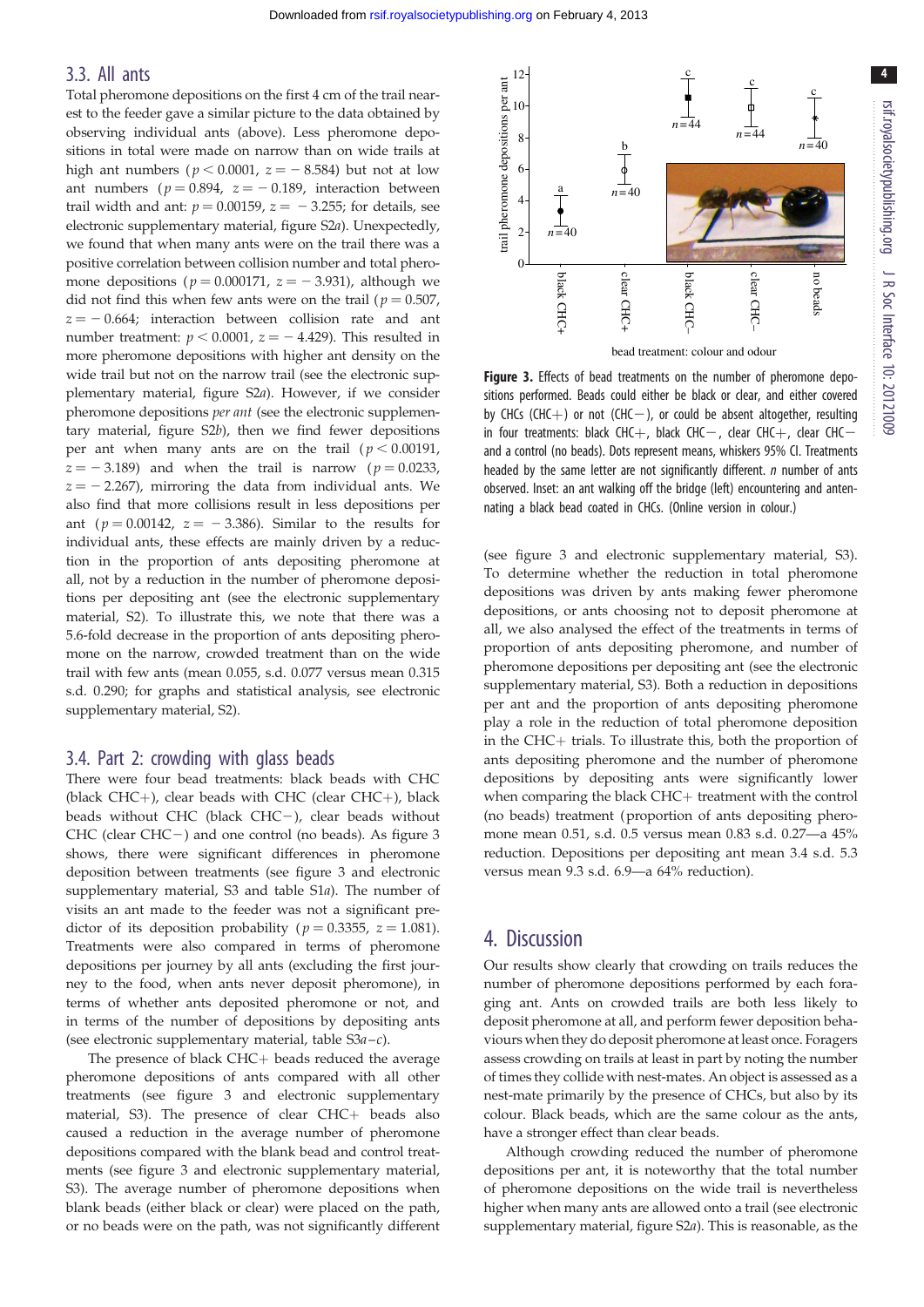<span id="page-5-0"></span>colony was hungry and had access to only one food source that was of high quality (1 M sucrose). However, the extent of the positive feedback signal, in terms of pheromone deposition to that food source, was reduced. In other words, crowding in the L. niger foraging system downregulates positive feedback. This dampening of positive feedback can indeed bring pheromone deposition to a halt, as can be seen in figure one for visit three onwards at the highest crowding treatment. Our interpretation is that foraging ants have determined that the level of foragers on the trail is sufficient, and no more foragers should be recruited. Recruitment to crowded trails is thus lower than what it would have been without this negative feedback. Reduction in the number of foraging ants on part of the trail system can also be caused via other negative influences, such as pheromone decay [15,[30\]](#page-6-0), feeder abandonment and cessation of foraging as a result of satiation [\[31](#page-6-0)].

We hypothesize that the modulation of positive feedback detected in this study probably plays several roles, including reducing unnecessary expenditure of metabolically expensive pheromone, adjusting and limiting the number of workers recruited to a food source in relation to the capacity of the trail to handle traffic, and preventing heavily used trails from becoming so strongly marked with trail pheromone that other trails cannot develop [6]. In addition, by possessing an active response to trail crowding, a colony may be able to react to crowding on straight sections of trail in addition to at trail bifurcations. This may not be possible if ants relied solely on U-turning owing to the passive effects of crowding [[23\]](#page-6-0).

Our results also show that L. niger use contact rates to estimate nest-mate abundance, as previously reported in other ant species for both nest-mates and non-nest-mates [\[44,45](#page-6-0)]. Contact rate is a simple cue to use, as the information is

gathered at little or no cost [\[46](#page-6-0)] and does not require actual counting [[47\]](#page-6-0). However, contact rates are not the only possible source of information for determining ant density or levels of trail use. Ants monitor trail pheromone levels in order to follow trails, and can thereby incidentally collect information on trail use by nest-mates. Thus, high levels of trail pheromone on a trail can also cause ants to reduce further pheromone deposition [\[21](#page-6-0)]. Ants can also estimate the number of ants that have visited an area by sensing levels of home-range markings, which are CHCs deposited passively as ants walk over a substrate [[46\]](#page-6-0), and regulate trail deposition accordingly [\[48](#page-6-0),[49\]](#page-6-0). By modulating trail deposition in reference to long-term, indirect cues (home-range markings), medium-term indirect cues (trail pheromones) and short-term direct cues (encounter rates) ants can respond to changes in colony needs and the environment over a wide range of time scales.

The modulation of positive feedback described here is a further example of a worker-level behavioural rule that may play an important role in the regulation of collective foraging behaviour in ants. A picture is emerging of complex organization in social insect foraging, with a combination of positive and negative feedback loops acting to adjust the amount of trail pheromone deposited as appropriate to both environmental and colony conditions. Social insect colonies use both passive processes and active responses to information integrated from multiple internal and external sources to organize themselves in an adaptive manner.

We thank the four anonymous referees for helpful comments on a previous version of this manuscript. T.C. was supported by a PhD studentship from the BBSRC. C.G. was supported by a postdoctoral fellowship from the Swiss National Science Foundation (SNSF grant no. PA00P3 129134).

# **References**

- 1. Papadimitriou CH. 2003 Computational complexity. In *Encyclopedia of computer science* (eds A Ralson, ED Reilly, D Hemmendinger), pp. 260– 265. Chichester, UK: John Wiley and Sons Ltd.
- 2. Portha S, Deneubourg J, Detrain C. 2002 Selforganized asymmetries in ant foraging: a functional response to food type and colony needs. Behav. Ecol. 13, 776– 781. ([doi:10.1093/beheco/13.6.776](http://dx.doi.org/10.1093/beheco/13.6.776))
- 3. Jarau S, Hrncir M. 2009 Food exploitation by social insects, 1st edn. Boca Raton, FL: CRC Press.
- 4. Seeley TD. 1995 The wisdom of the hive: the social physiology of honey bee colonies. Cambridge, MA: Harvard University Press.
- 5. Breton J, Fourcassie V. 2004 Information transfer during recruitment in the ant Lasius niger L. (Hymenoptera: Formicidae). Behav. Ecol. Sociobiol. 55, 242–250. [\(doi:10.1007/s00265-003-0704-2](http://dx.doi.org/10.1007/s00265-003-0704-2))
- 6. Beckers R, Deneubourg JL, Goss S, Pasteels JM. 1990 Collective decision making through food recruitment. Insectes Sociaux 37, 258– 267. ([doi:10.](http://dx.doi.org/10.1007/BF02224053) [1007/BF02224053\)](http://dx.doi.org/10.1007/BF02224053)
- 7. Beckers R, Deneubourg L, Goss S. 1992 Trails and Uturns in the selection of a path by the ant Lasius niger. J. Theor. Biol. 159, 397– 415. [\(doi:10.1016/](http://dx.doi.org/10.1016/S0022-5193(05)80686-1) [S0022-5193\(05\)80686-1\)](http://dx.doi.org/10.1016/S0022-5193(05)80686-1)
- 8. Franks NR, Mallon EB, Bray HE, Hamilton MJ, Mischler TC. 2003 Strategies for choosing between alternatives with different attributes: exemplified by house-hunting ants. Anim. Behav. 65, 215– 223. [\(doi:10.1006/anbe.2002.2032\)](http://dx.doi.org/10.1006/anbe.2002.2032)
- 9. Traniello JFA, Beshers SN. 1991 Maximization of foraging efficiency and resource defense by group retrieval in the ant Formica schaufussi. Behav. Ecol. Sociobiol. 29, 283 – 289. ([doi:10.1007/](http://dx.doi.org/10.1007/BF00163986) [BF00163986\)](http://dx.doi.org/10.1007/BF00163986)
- 10. Mailleux A-C. 2006 Starvation drives a threshold triggering communication. J. Exp. Biol. 209, 4224– 4229. [\(doi:10.1242/jeb.02461\)](http://dx.doi.org/10.1242/jeb.02461)
- 11. Mailleux A-C, Detrain C, Deneubourg JL. 2005 Triggering and persistence of trail-laying in foragers of the ant Lasius niger. J. Insect Physiol. 51, 297 – 304. [\(doi:10.1016/j.jinsphys.2004.12.001\)](http://dx.doi.org/10.1016/j.jinsphys.2004.12.001)
- 12. Sumpter DJT, Beekman M. 2003 From nonlinearity to optimality: pheromone trail foraging by ants. Anim. Behav. 66, 273– 280. [\(doi:10.1006/anbe.](http://dx.doi.org/10.1006/anbe.2003.2224) [2003.2224\)](http://dx.doi.org/10.1006/anbe.2003.2224)
- 13. Wilson EO. 1972 The insect societies. Cambridge, MA: Harvard University Press.
- 14. Dussutour A, Nicolis SC, Deneubourg J-L, Fourcassié V. 2006 Collective decisions in ants when foraging

under crowded conditions. Behav. Ecol. Sociobiol. 61, 17 – 30. ([doi:10.1007/s00265-006-0233-x\)](http://dx.doi.org/10.1007/s00265-006-0233-x)

- 15. Wilson EO. 1962 Chemical communication among workers of the fire ant Solenopsis saevissima (Fr. Smith) 1. The organization of mass-foraging. Anim. Behav. 10, 134– 147. [\(doi:10.1016/0003-](http://dx.doi.org/10.1016/0003-3472(62)90141-0) [3472\(62\)90141-0](http://dx.doi.org/10.1016/0003-3472(62)90141-0))
- 16. Nieh JC. 1993 The stop signal of honey bees: reconsidering its message. Behav. Ecol. Sociobiol. 33, 51 – 56. ([doi:10.1007/BF00164346\)](http://dx.doi.org/10.1007/BF00164346)
- 17. Nieh J. 2010 A negative feedback signal that is triggered by peril curbs honey bee recruitment. Curr. Biol. 20, 310– 315. ([doi:10.1016/j.cub.](http://dx.doi.org/10.1016/j.cub.2009.12.060) [2009.12.060](http://dx.doi.org/10.1016/j.cub.2009.12.060))
- 18. Seeley TD, Visscher PK, Schlegel T, Hogan PM, Franks NR, Marshall JAR. 2011 Stop signals provide cross inhibition in collective decision-making by honeybee swarms. Science 335, 108 - 111. [\(doi:10.](http://dx.doi.org/10.1126/science.1210361) [1126/science.1210361](http://dx.doi.org/10.1126/science.1210361))
- 19. Robinson EJH, Jackson DE, Holcombe M, Ratnieks FLW. 2005 Insect communication: 'No entry' signal in ant foraging. Nature 438, 442. [\(doi:10.1038/](http://dx.doi.org/10.1038/438442a) [438442a](http://dx.doi.org/10.1038/438442a))
- 20. Beckers R, Deneubourg J, Goss S. 1992 Trail laying behaviour during food recruitment in the ant Lasius

5